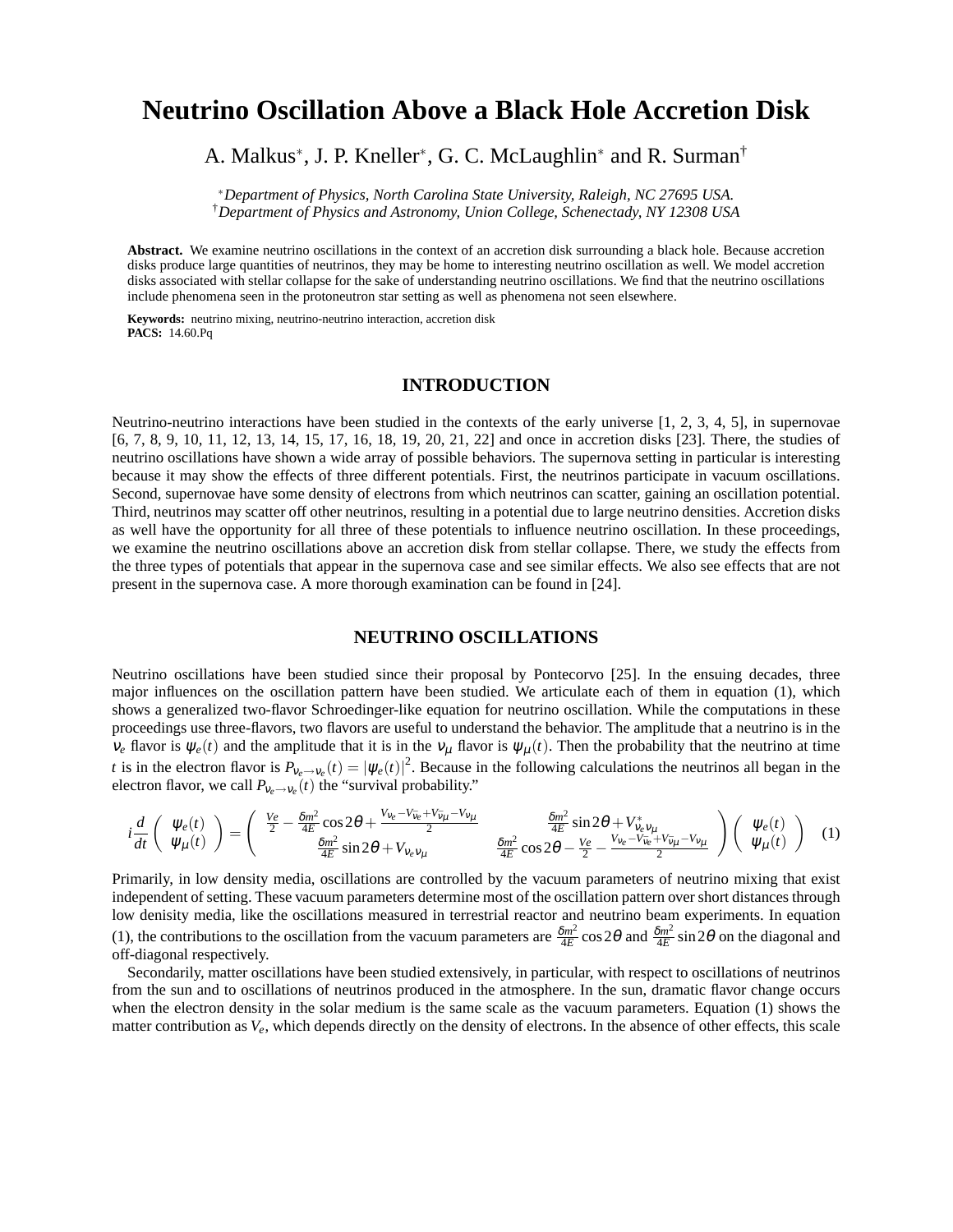

**FIGURE 1.** Both Hierarchies. The magnitudes of the interaction strengths for both hierarchies in units of erg. Until about  $5 \times 10^6$ cm, the antineutrinos outnumber the antineutrinos and the interaction strength is negative. As the ejecta get further from the disk surface, they experience more of the neutrino emission, and the interaction strength becomes positive. A point has been added for the neutrino-neutrino interaction strength at  $5.03 \times 10^6$  *cm* to show that the neutrino density passes through zero.

matching can cause the cancellation of the diagonal of equation (1) and the off diagonal vacuum contributions yield large mixing. This is the well known Mikheev-Smirnov-Wolfenstein effect (MSW) [26, 27, 28]

Thirdly, an oscillation effect that has been mostly studied in the early universe and in the proto neutron star setting is one that arises from neutrino-neutrino scattering. Because of the large neutrino fluxes from an accretion disk from stellar collapse, the neutrino-neutrino interactions are non negligible. While our understanding of these effects is evolving, numerical and analytical works concerning proto neutron stars have found large scale neutrino oscillations when the neutrino-neutrino interactions become of the same scale as the vacuum interactions [10, 29]. In equation (1), the neutrino-neutrino interaction terms are  $V_{v_e}$ ,  $V_{\bar{v}_e}$ ,  $V_{v_\mu}$ , and  $V_{\bar{v}_\mu}$  on the diagonal and  $V_{v_e}v_\mu$  and  $V_{\bar{v}_e}^*v_\mu$  on the off diagonal. These terms all depend directly upon the flavor dependent neutrino density. For example, *V*<sup>ν</sup>*<sup>e</sup>* is proportional to the density of electron neutrinos. In the absence of oscillation, it would be proportional to the density of all neutrinos. Depending on the neutrino hierarchy, these terms may cancel in part with the vacuum contribution.

Finally, in the accretion disk setting, another sort of scale matching and cancellation is possible. The neutrinoneutrino interaction may cancel the matter density,  $\frac{V_e}{2} + \frac{V_{\nu_e} - V_{\bar{\nu}_e} + V_{\bar{\nu}_\mu} - V_{\nu_\mu}}{2} \sim 0$ . In figure 1, we show the interaction strength due to the electrons and the interaction strength due to the neutrinos and antineutrinos together. The interaction strengths are presented as a function of the distance travelled by a chunk of ejected material as it leaves the disk surface from a point 30 km above the disk. When progress along the trajectory is 0 cm, which is above the disk, the neutrinos (antineutrinos) are taken to be in the electron flavor. In the beginning, the neutrino flux is primarily composed of electron antineutrinos, which give a negative contribution relative to the electron density. Further along the trajectory, the electron neutrino flux overtakes the antineutrino flux and the overall interaction strength from neutrino interactions becomes positive relative to the electron density. While the two interaction strengths have opposite signs, at about  $5 \times 10^6$  cm, the two may cancel. This cancellation can induce interesting oscillation physics, which we discuss in the Model and Calculations section.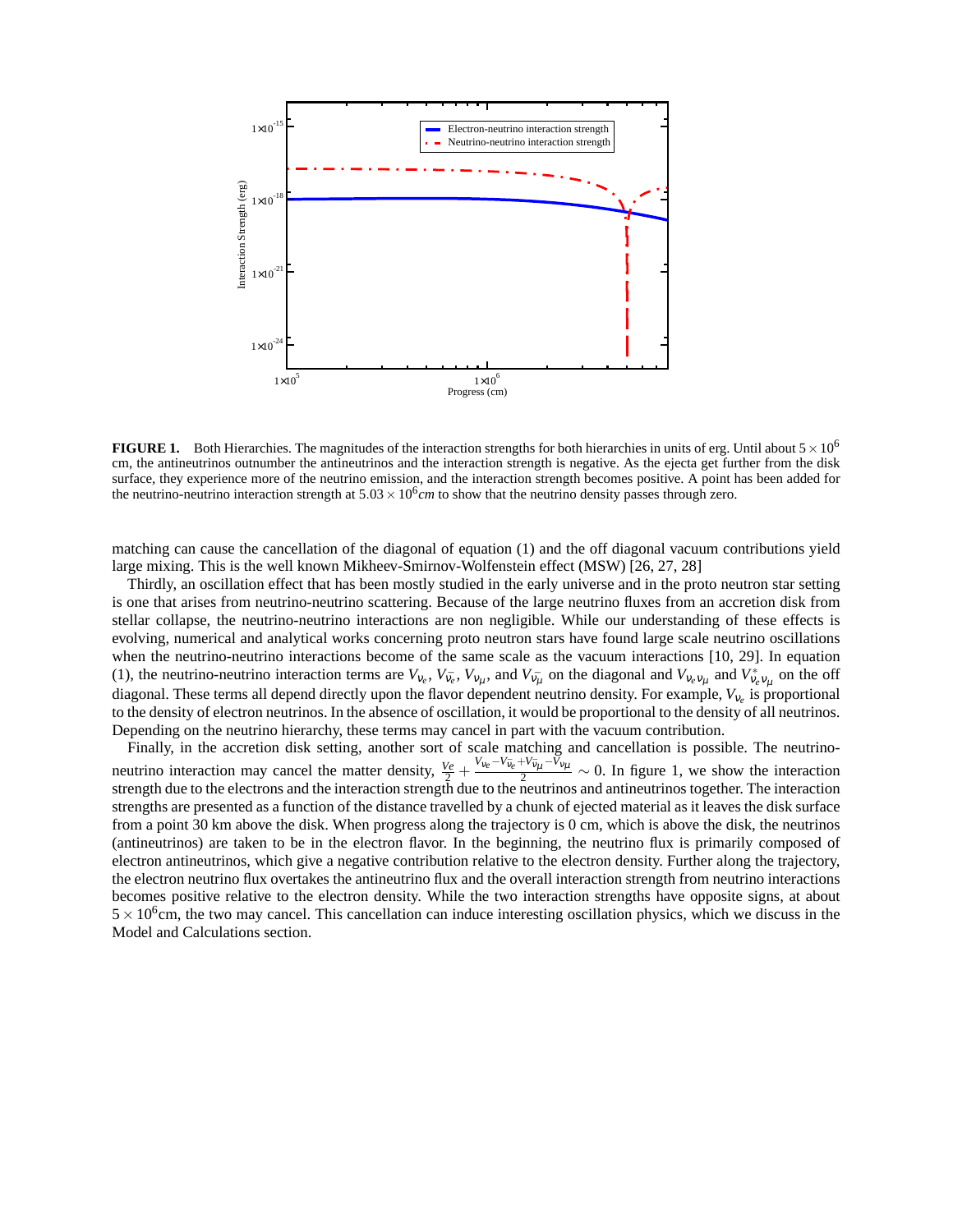

**FIGURE 2.** Normal Hierarchy. Survival probability of neutrinos (solid line) and antineutrinos (dot-double dashed line) as a function of progress along the trajectory.

# **MODEL AND CALCULATIONS**

We calculate the neutrino oscillation pattern for a model of disks that arise from stellar collapse similar to those in [30, 31]. We focus on those disks where the accretion rates is such that only electron neutrinos and antineutrinos are trapped. Electron antineutrinos will be trapped in a region close to the disk center whereas the electron neutrino trapping surface will have a greater radius, but lower temperature. Our disks are geometrically flat, and have a single temperature throughout. They have holes in the centers, where no neutrinos or antineutrinos are emitted, with radius  $R_0 = 3.2 \times 10^6$  cm. They have exterior radii  $R_v = 1.5 \times 10^7$  cm and  $R_{\bar{v}} = 10^7$  cm for the disks emitting electron neutrinos and electron antineutrinos respectively. The temperature of neutrinos emitted is  $T<sub>v</sub> = 3.2$  MeV and the temperature of emitted antineutrinos is  $T_{\bar{v}} = 4.1$  MeV.

While the (anti)neutrino emission disk model is similar to model B in [24], we are using a different electron density. As discussed in the previous section, in well understood neutrino oscillation patterns, the electron density is crucial to understanding the MSW effect. In the accretion disk case, we fully expect the cancellation of the the electron interaction term with the neutrino interaction term to result in interesting oscillations. The size of the electron interaction strength determines when such oscillations begin. The larger the electron interaction, the earlier the onset will be. The location of the beginning of the oscillations can be particularly important when considering nucleosynthesis calculations as done in [24]. In this calculation, in particular we choose an electron density with  $s/k_B = 80$ , which is consistent with a wind outflow model as in [32]. Because this electron density is higher than the density chosen in [24], the onset of neutrino oscillations could appear sooner.

The calculations assumed that the neutrinos had a common history, an approximation known as the "single angle approximation." The three flavor neutrino oscillation parameters were mass-squared differences,  $m_2^2 - m_1^2 = \delta m_{21}^2 =$  $7.59 \times 10^{-5}$  eV<sup>2</sup>,  $|m_3^2 - m_2^2| = |\delta m_{32}^2| = 2.43 \times 10^{-3}$  eV<sup>2</sup>; and mixing angles,  $\theta_{13} = 9^\circ$ ,  $\theta_{12} = 34.4^\circ$  and  $\theta_{32} = 45^\circ$ . These choices are consistent with the current PDG values [33]. The results of the calculations are shown as the ratios of the electron neutrino capture rates. These are the survival probabilities for each energy, weighted to the energy squared. They are shown in figures 2 and 3 for the normal and inverted hierarchies respectively as a function of progress along the trajectory.

At the begininning of the trajectory, the electron interaction strength is large and the neutrino interaction strength is larger. The matrix of the right hand side of equation (1) is almost diagonal. As we would expect, little happens to the neutrinos and antineutrinos and they stay in the electron flavor. As the neutrinos progress, however, a large drop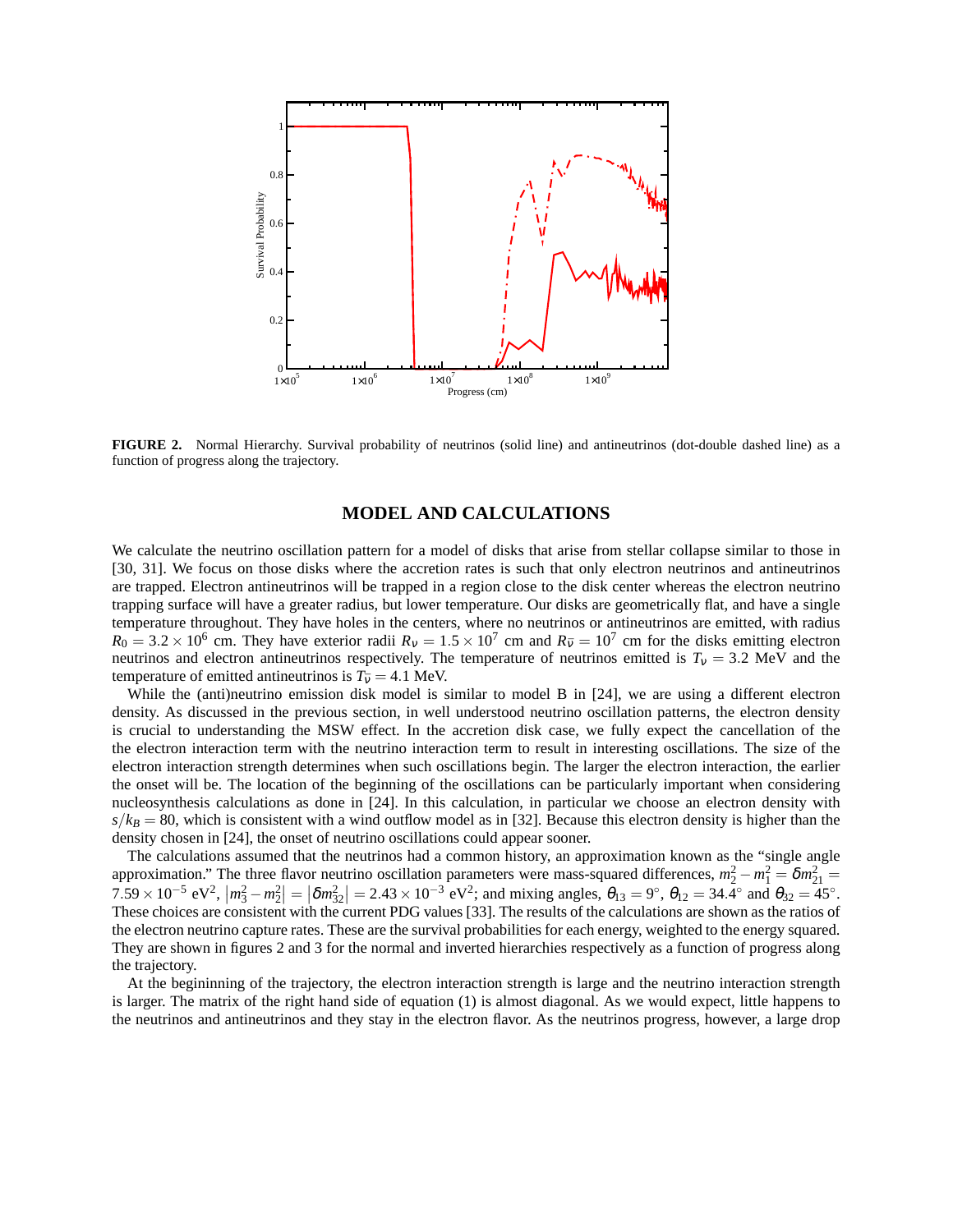



in the survival probability occurs at about  $4 \times 10^6$  cm for both neutrinos and antineutrinos in both hierarchies. This is the point of cancellation between the electron interaction term and the neutrino interaction term. Because the rapid drop of the neutrino interaction term hastens the cancellation between the neutrino and electron interaction terms, the onset of oscillations due to the cancellation is in roughly the same place as in Model B of [24]. The cancellation is not possible in the supernova setting because the signs of the neutrino interaction strength are always positive relative to the electron interaction strength. This effect will not be seen there. The other features of the oscillation pattern are explainable in terms of the oscillations seen in the supernova case, which may be seen from a similar calculation appear in our paper, [24].

### **CONCLUSIONS**

Neutrinos above accretion disks show compelling oscillation physics. The combination of the disk geometry with the ambient electron density enables cancellation between the electron interaction and neutrino interaction contributions to oscillation calculations. We have shown this cancellation is associated with large transitions of neutrino flavor. While disks may be home to several kinds of neutrino oscillation phenomena that have been seen elsewehere, this cancellation between electron interaction and neutrino interaction appears to be new.

#### **ACKNOWLEDGMENTS**

This work was supported in part by U.S. DOE Grants No. DE-FG02-02ER41216, DE-SC0004786, DE-FG02- 05ER41398, and DE-SC0006417.

#### **REFERENCES**

- 1. R. Barbieri and A. Dolgov, Nucl. Phys. B **349**, 743 (1991).
- 2. J. T. Pantaleone, Phys. Lett. B **287**, 128 (1992).